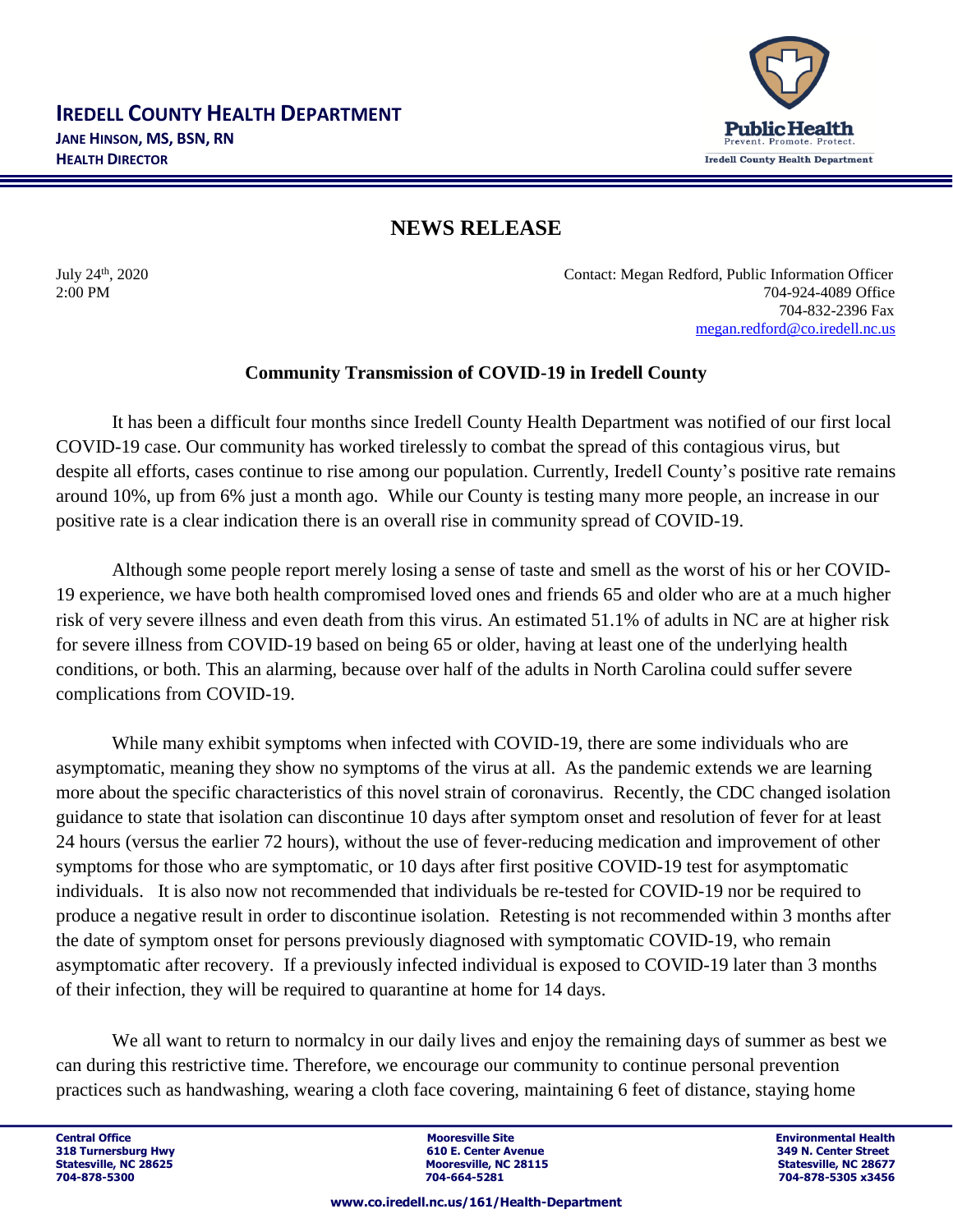when you are sick, and regularly cleaning and disinfecting. These are all important ways to prevent the virus's spread. COVID-19 is believed to be mostly spread by respiratory droplets released when people talk, cough, or sneeze. It is thought that the virus may also spread to hands from contaminated surfaces then to the nose, mouth or eyes, causing infection.

As a reminder, indoor gatherings of more than 10 people and outdoor gatherings in an enclosed environment of more than 25 people are prohibited, with the continuation of Phase 2, by the authority of Governor Roy Cooper's Executive Order 147. The more people an individual interacts with at a gathering and the longer that interaction lasts, the higher the potential risk of becoming infected with COVID-19. This would be especially true for extended family summer vacations. Since our County is currently experiencing a higher community transmission rate of COVID-19, there is a higher risk of COVID-19 spreading during local gatherings at this time.

Before attending or hosting a final farewell to summer party, please refer to the Centers for Disease Control and Prevention (CDC) Considerations for Events and Gatherings [\(https://www.cdc.gov/coronavirus/2019](https://www.cdc.gov/coronavirus/2019-ncov/community/large-events/considerations-for-events-gatherings.html) [ncov/community/large-events/considerations-for-events-gatherings.html\)](https://www.cdc.gov/coronavirus/2019-ncov/community/large-events/considerations-for-events-gatherings.html). This document provides great guidance related to reducing the spread of COVID-19, maintaining healthy environments, maintaining healthy operations, and preparing for when someone gets sick.

Iredell County Public Health Officials continue to encourage individuals to protect themselves to help lessen the spread of COVID-19. How to protect yourself and others:

- Practice social distancing, which means avoiding gatherings of more than 10 people and keeping 6 feet or more between yourself and others
- Wear cloth mask or face covering when out in public where you may be around people, like grocery stores or pharmacies. There are exceptions to this requirement related to medical or behavioral conditions. You should still try to practice social distancing even if wearing a cloth face covering.
- Frequent hand washing with soap and water for at least 20 seconds, especially after going to the bathroom, before eating, and after blowing your nose, coughing or sneezing
- If soap and water are not readily available, use an alcohol-based hand sanitizer with at least 60 percent alcohol
- Cover your cough or sneeze with a tissue, then throw it in the trash
- Stay home when you're sick
- Keep distance from others who are sick
- Avoid touching your face
- Clean and disinfect high touch surfaces in common areas like doorknobs, remotes, light switches, tables and handles.

Individuals with general questions about COVID-19 or who need access to support services can call **2-1-1**  (or 888-892-1162) for assistance 24 hours a day/7 days a week or Hope 4 NC Helpline at 1-855-587-3463 for mental health support.

Additional information related to COVID-19 can be found at the following resources:

## Page **2** of **3**